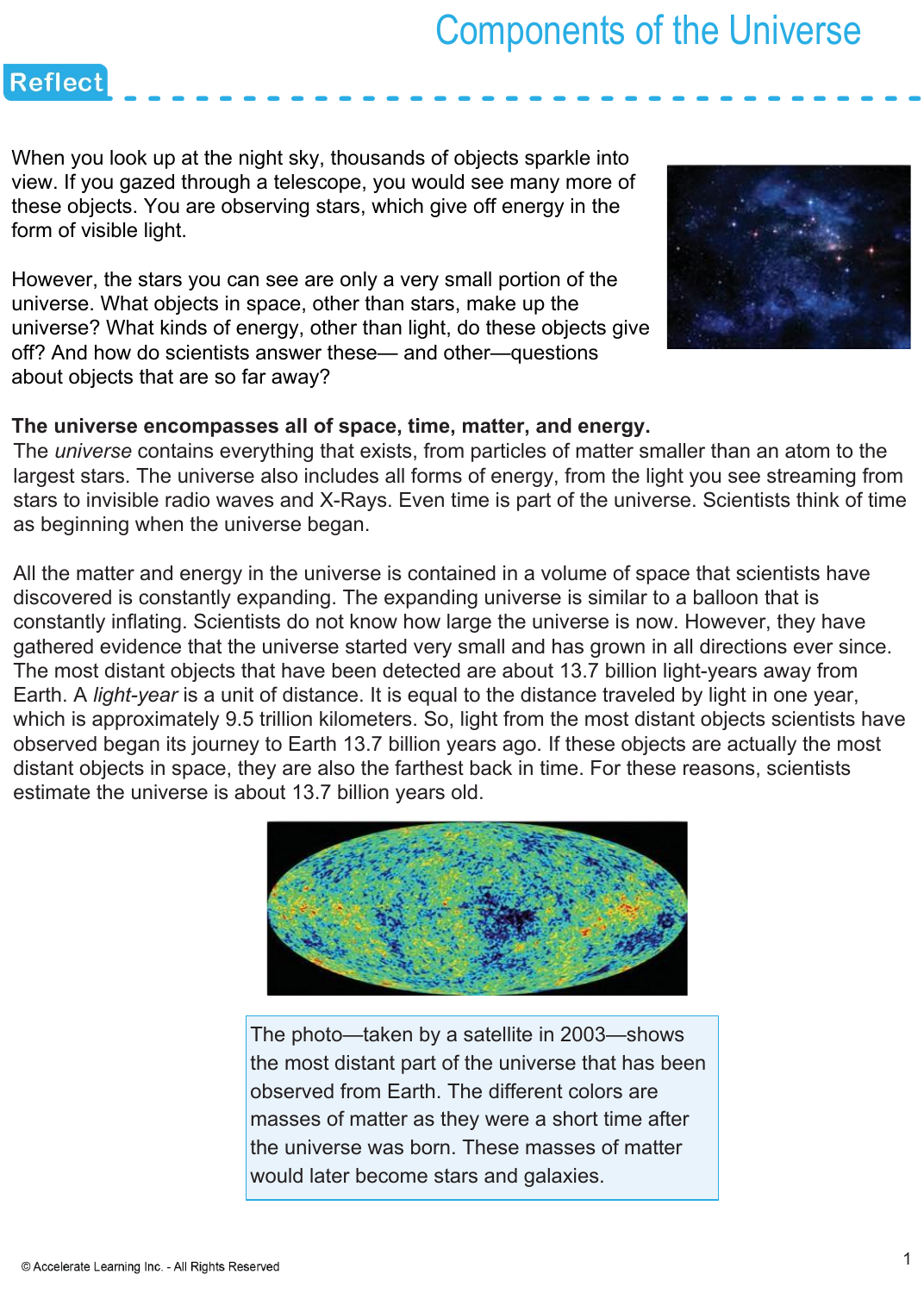To learn about the properties of objects in space, scientists study the energy coming from these objects. The energy may be in the form of visible light or other components of the electromagnetic spectrum, such as radio waves and X-Rays. The *electromagnetic spectrum* is an arrangement of forms of energy that travel through space in waves. Objects in space emit these forms of energy in different patterns. Scientists use special telescopes to detect these patterns and learn about the objects emitting them.



From its birth to the present, the universe has changed tremendously. Huge pockets of gas have been pulled together by gravity to form stars. In turn, these stars have been drawn together by gravity to form families of billions of stars. Stars born long ago developed, aged, and died. This process goes on today, and it will continue to go on in the future.

### Look Out!

**Reflect** 

You may have difficulty imagining how gravity can "pull together" gases to form stars. Remember that gases, like all forms of matter, are composed of particles in motion. These particles are tiny, but they have mass, and so they are affected by gravity. As the density of a gas increases, gas particles collide more frequently and with greater force, causing the gas's temperature to increase as well. Eventually, gases can become so hot they ignite, becoming huge, burning spheres, or stars.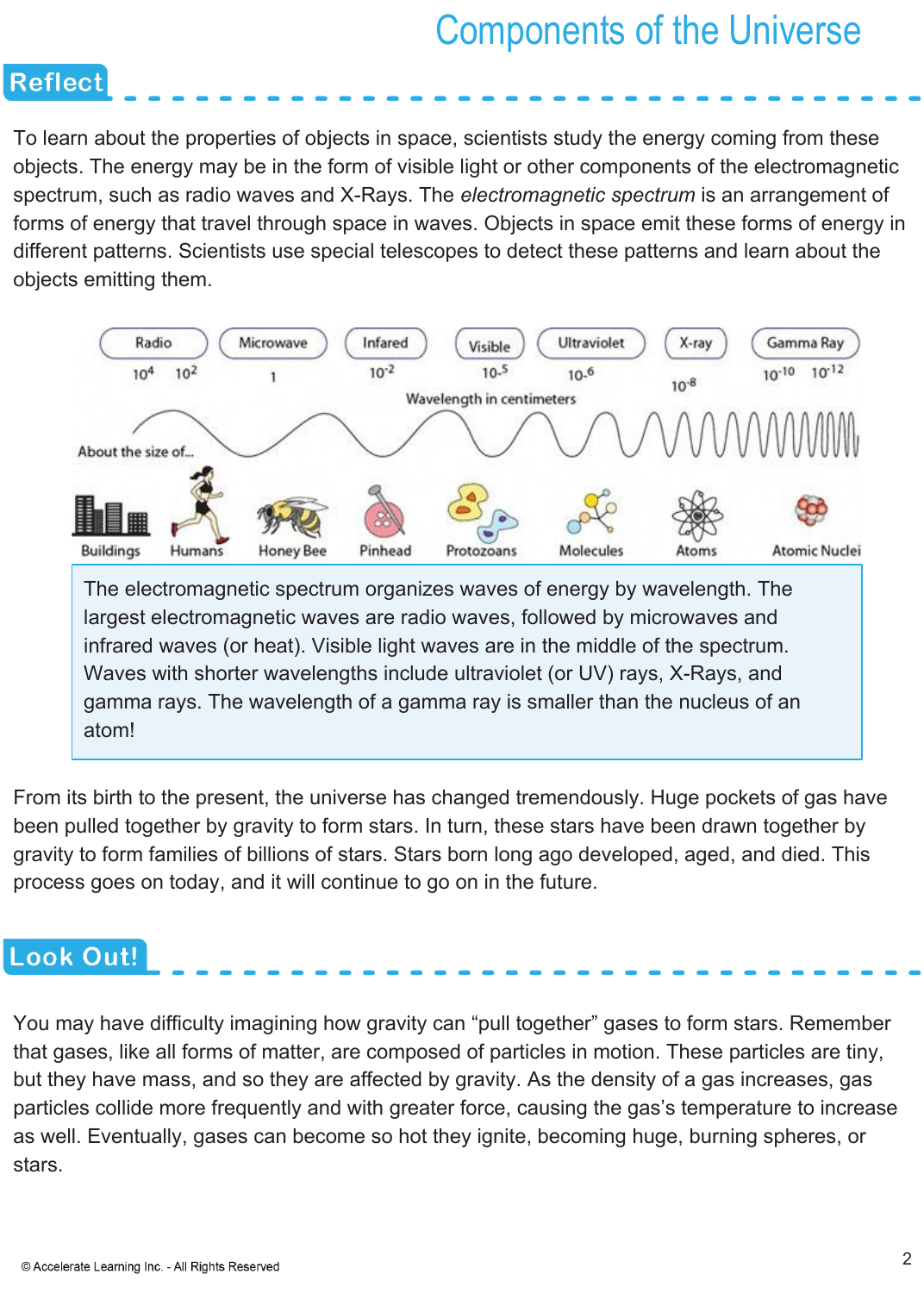### Look Out!

#### **Stars are large objects in space that generate their own energy.**

Almost everything you see in the night sky with your unaided eyes is a star. (Exceptions include a few planets of our solar system, Earth's Moon, and an occasional comet.) A *star* is a huge ball of gas that produces its own energy, mostly through nuclear reactions in its core. Light is the most obvious form of energy produced by a star. However, stars produce many other forms of energy such as infrared radiation (or heat) and ultraviolet radiation. Gravity holds together the particles that make up the body of a star. In other words, a star is so massive, it is held together by its own gravity.

At an average distance of 149.6 million km (93 million miles), the Sun is the closest star to Earth. The next closest star, Proxima Centauri, is 4.22 light-years away. Recall that a light- year equals 9.5 trillion km; therefore, Proxima Centauri is about 40 trillion km from Earth. Light from this star takes 4.22 years to reach Earth. So, when we see Proxima Centauri through a telescope, we see the star as it existed 4.22 years ago.

Scientists don't know for certain how stars form. The most commonly accepted hypothesis is that stars form from vast clouds of dust and gas called *nebulae* (singular: *nebula*). The force of gravity is strong between the countless particles of dust and gas. Gravity causes the cloud to condense and eventually to collapse on itself. As the center of the cloud becomes denser, it starts



Earth's star, the Sun, gives off tremendous amounts of energy.

tospin and heat up. Gravity pulls more gas and dust particles into the hot, spinning mass, a process that continues for millions of years. Finally, the matter becomes so hot it ignites. Nuclear reactions begin, and the nebula has become a star.

![](_page_2_Picture_9.jpeg)

Inside this nebula, countless particles of gas and dust are pulled together by gravity. Eventually, the process gives birth to stars.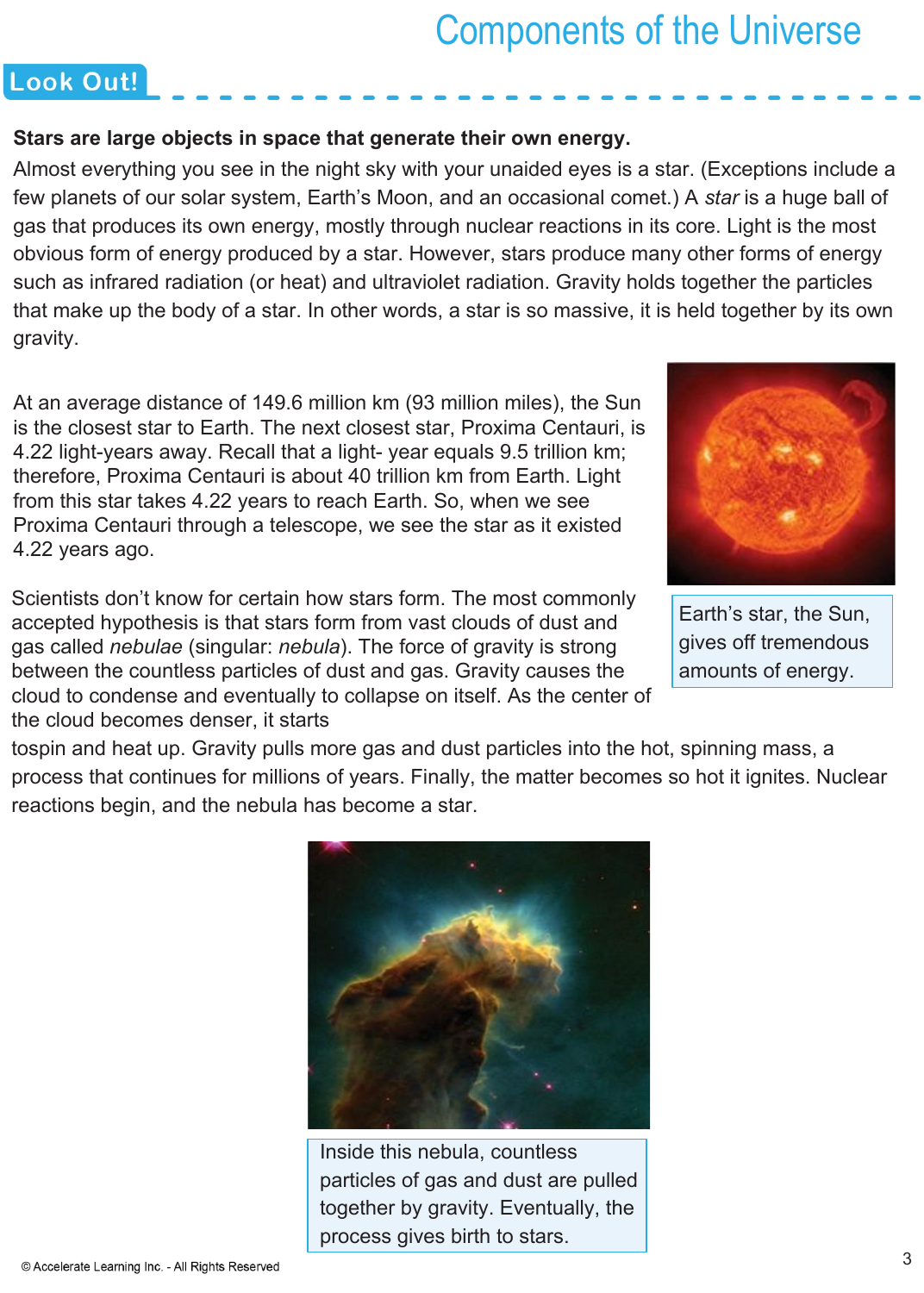### Look Out!

#### **Stars have life cycles.**

The stars in the universe are not all the same. Some are very large, whereas others are relatively small. Some are extremely hot; others are cooler. Some emit great amounts of energy; others emit less energy. Stars may be young, middle-aged, old, or dying. They may be composed primarily of hydrogen, or they may contain mostly helium and heavier elements. Some are very bright; others are dimmer. Their colors range from blue and white to yellow and red.

In the early 1900s, Danish astronomer Ejnar Hertzsprung and American astronomer Henry Norris Russell developed a way to classify stars according to their luminosity, temperature, and color. (*Luminosity* is the brightness of a star relative to the brightness of other stars. Luminosity is also called *absolute brightness*.) This relationship is shown in a graph called the Hertzsprung-Russell (H-R) diagram, shown below.

![](_page_3_Figure_5.jpeg)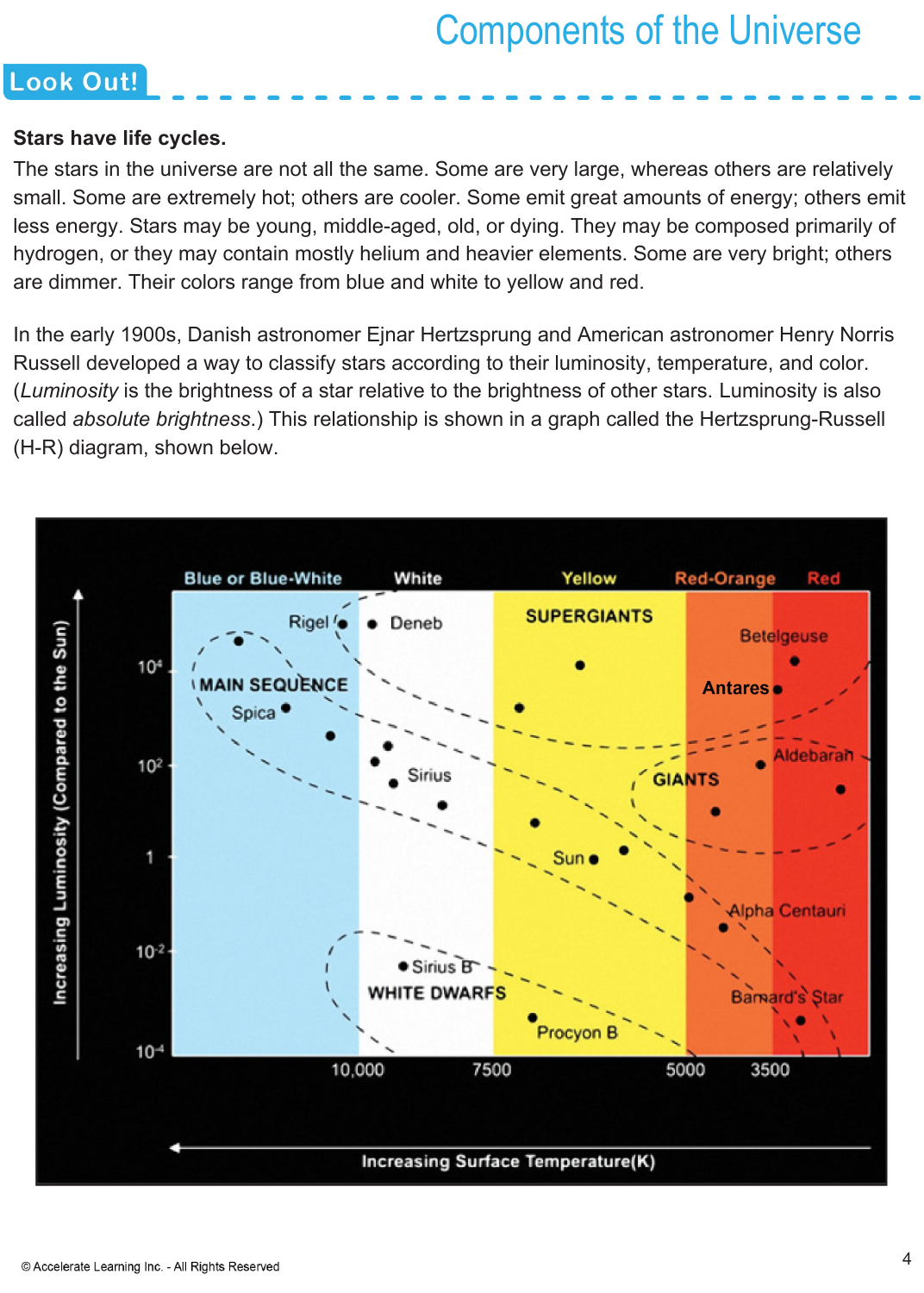### Look Out!

- On the H-R diagram, stars are plotted along the bottom axis by increasing surface temperature, which is measured in units called kelvins (K). (To convert a measurement in kelvins to degrees Celsius, subtract 273 from the kelvin measurement.) Hotter stars are plotted on the left of the diagram, and cooler stars are plotted on the right.
- Stars are plotted along the left axis by increasing luminosity. Brighter stars are plotted at the top of the diagram. Less bright stars are plotted at the bottom of the diagram. The diagram on the previous page shows a star's luminosity relative to Earth's Sun. So, stars alongside the 10<sup>2</sup> tick mark are 100 times brighter than the Sun, and stars alongside the 10<sup>-2</sup> tick mark are 100 times dimmer than the Sun.
- Stars are plotted along the top axis by color. Blue and white stars are plotted on the left of the diagram. Yellow stars are plotted on the center of the diagram. Red and orange stars are plotted on the right of the diagram.

Most stars on the H-R diagram fall into one of four groups. Stars in the *main sequence* make up the vast majority of stars in the universe. In general, the hotter a star is on the main sequence, the brighter and bluer it is. As stars age, they fall outside the main sequence and become *giants* or *supergiants*, depending on their mass. As less-massive stars die, they become relatively tiny *white dwarfs*. More massive stars die by exploding into a powerful *supernova*. (Even smaller stars live for billions of years. The Sun, an average- sized star in the main sequence, is about midway through its 10-billion-year life cycle.) This photograph shows the

![](_page_4_Picture_6.jpeg)

remains of a supernova that happened more than 1,000 years ago.

### **What Do You Think?**

Study the H-R diagram on the previous page. Can you locate Earth's Sun? (HINT: It's close to the center.) How would you describe the Sun's temperature, brightness, and color compared to other stars? Do you notice any patterns in the H-R diagram? For example, what color are most hotter stars? Which are brighter: giants, supergiants, or white dwarfs?

### *Galaxies* **consist of families of stars, gases, and space dust.**

Every star you see in the night sky is part of a galaxy called the Milky Way. This is our home galaxy. However, the Milky Way is only one of billions of galaxies in the universe, each of which contains hundreds of billions of stars, gases, and dust held together by the force of gravity. Most galaxies are invisible to the unaided eye. However, if you have keen vision you might spot one on a clear night. It would look like a faint, fuzzy patch of light. Viewed through powerful telescopes, galaxies appear in various shapes.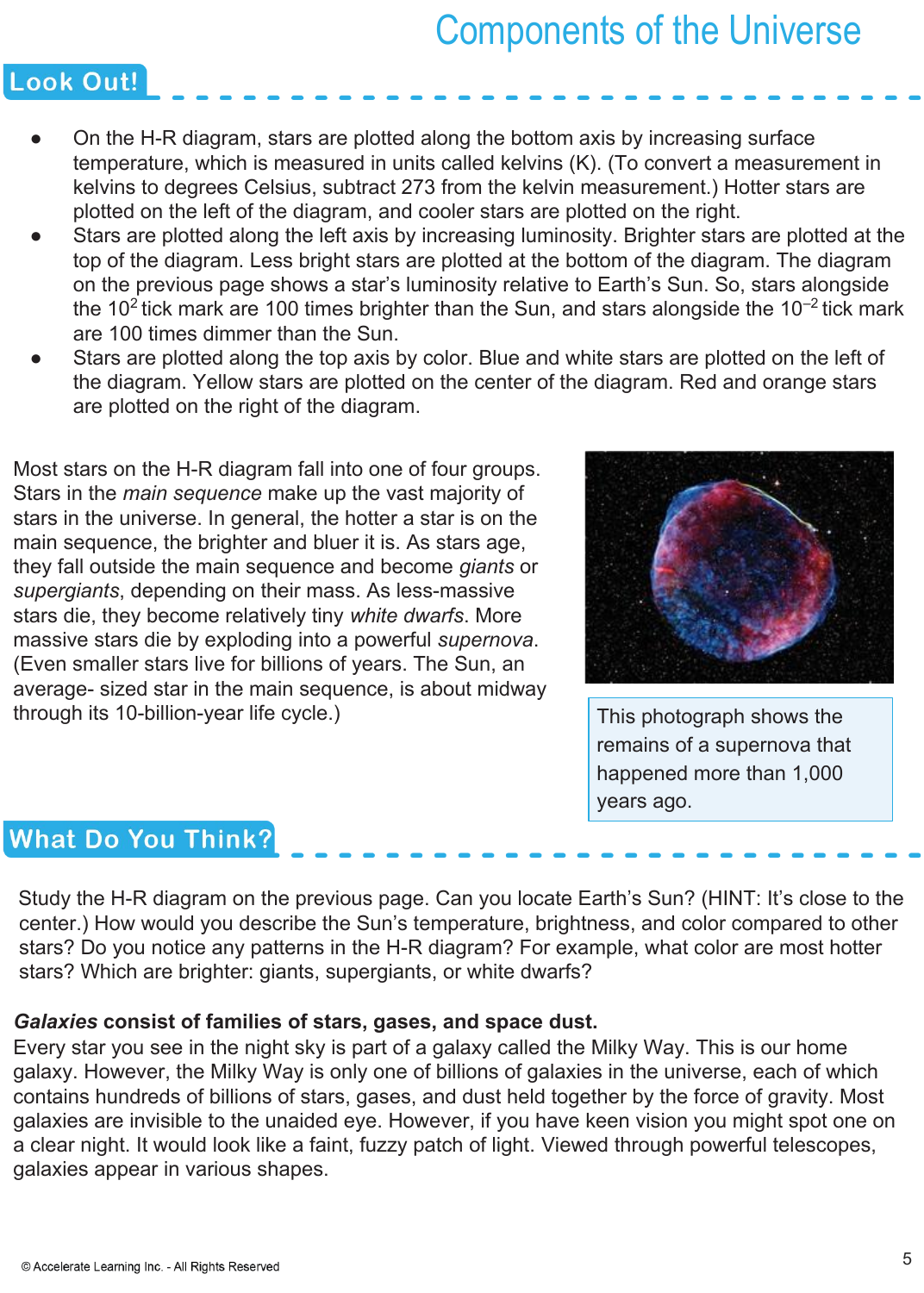### **What Do You Think?**

**Spiral:** These galaxies are shaped like disks with arms spiraling from a central bulge. Most of the galaxies known to scientists—including the Milky Way—are spiral galaxies. The stars and other objects in a spiral galaxy rotate in the same direction around the galaxy's center like an incredibly fast-spinning pinwheel.

![](_page_5_Picture_3.jpeg)

![](_page_5_Picture_4.jpeg)

- **Lenticular:** These galaxies form a subgroup of spiral galaxies. *Lenticular* means "lens-shaped." Like spiral galaxies, lenticular galaxies have a central bulge but lack arms. They are sometimes referred to as "armless" spiral galaxies.
- **Elliptical:** These galaxies look a bit like footballs. (An *ellipse* is an oval.) The stars and matter in an elliptical galaxy rotate around the galaxy's center in a variety of directions. The largest galaxies in the universe are elliptical. They may be millions of light years across and hold trillions of stars.

![](_page_5_Picture_7.jpeg)

![](_page_5_Picture_8.jpeg)

**Irregular:** These galaxies have shapes that are difficult to classify. Some are long and thin like needles. Others are shaped like rings or clouds. Astronomers think the gravity of nearby galaxies may be pulling irregular galaxies into their disorganized shapes.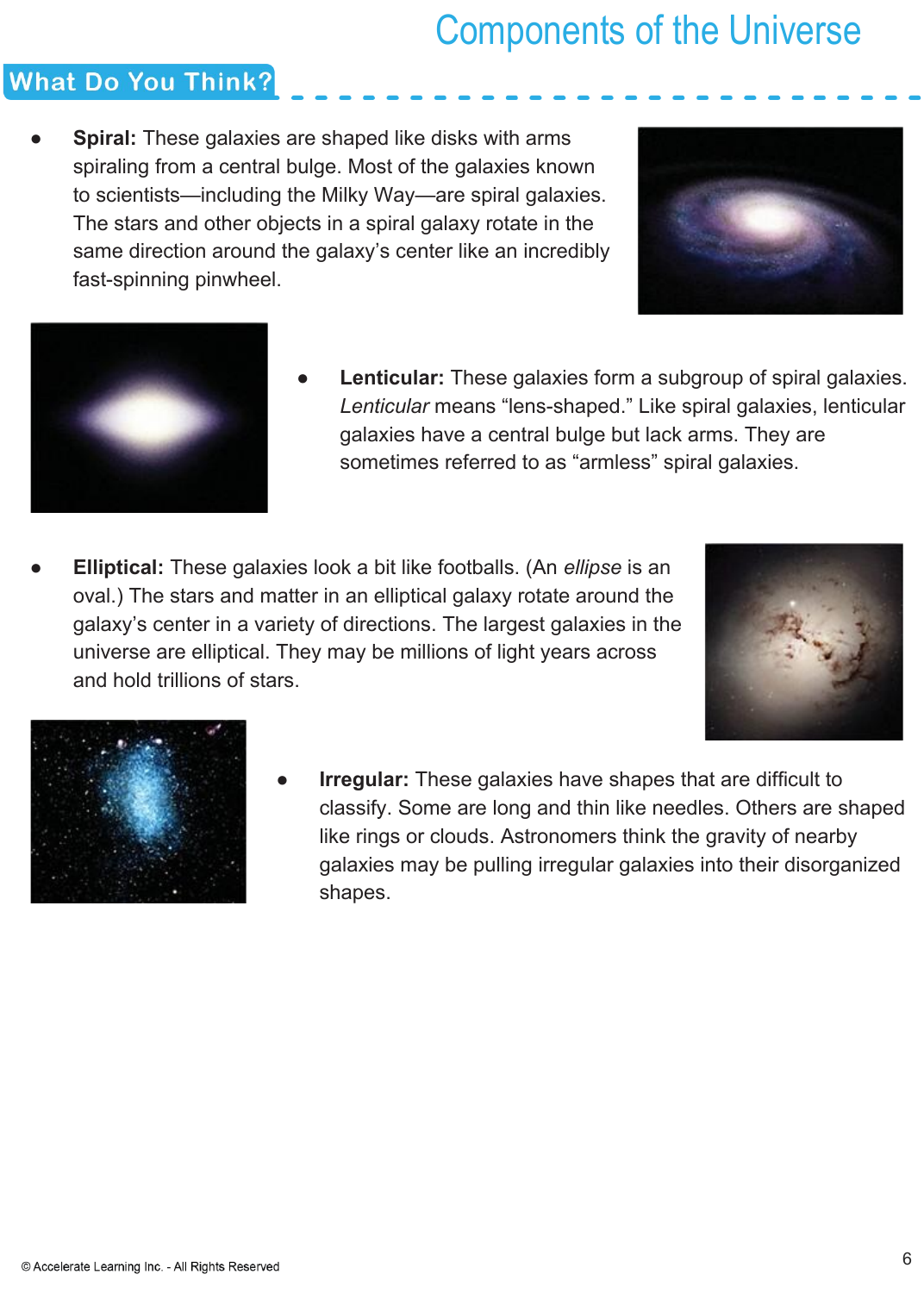### **What Do You Think?**

#### **Scientists in the Spotlight: Stephen Hawking and Black Holes**

In addition to stars, planets, and nebulae, the universe contains mysterious objects whose gravity is so powerful that they cause nearby material to spiral toward them. Because not even light can escape the gravitational pull of these objects, they are called *black holes*.

Black holes have been a focus of the work of one of the greatest scientific thinkers of the past century, Stephen Hawking. Although Hawking has a disease that confines him to a wheelchair and prevents him from speaking, he has developed a number of theories about black holes. Hawking communicates his ideas through an electronic device that converts the movements of muscles in his cheeks into words.

Hawking argues that black holes were created at the birth of the universe and have been with us ever since. In the beginning, they may have been no larger than single protons. Today, however, some are thought to be so large that they form the cores of galaxies.

![](_page_6_Picture_6.jpeg)

Not even light can escape the gravity of a black hole.

Although the concept of black holes is still being investigated, scientists have several theories about how they form and affect nearby matter and energy. As extremely massive stars age, they begin to collapse. Scientists think the matter in these stars is drawn inward, creating an extremely small yet dense object. A black hole the size of a pea could have the mass of Earth!

Scientists once assumed the gravity of black holes pulled everything into them forever, like super-powerful whirlpools. However, Hawking has theorized that black holes give off some kinds of radiation. If so, black holes should be detectable. As it turns out, scientists have uncovered evidence of a black hole at the center of our very own galaxy!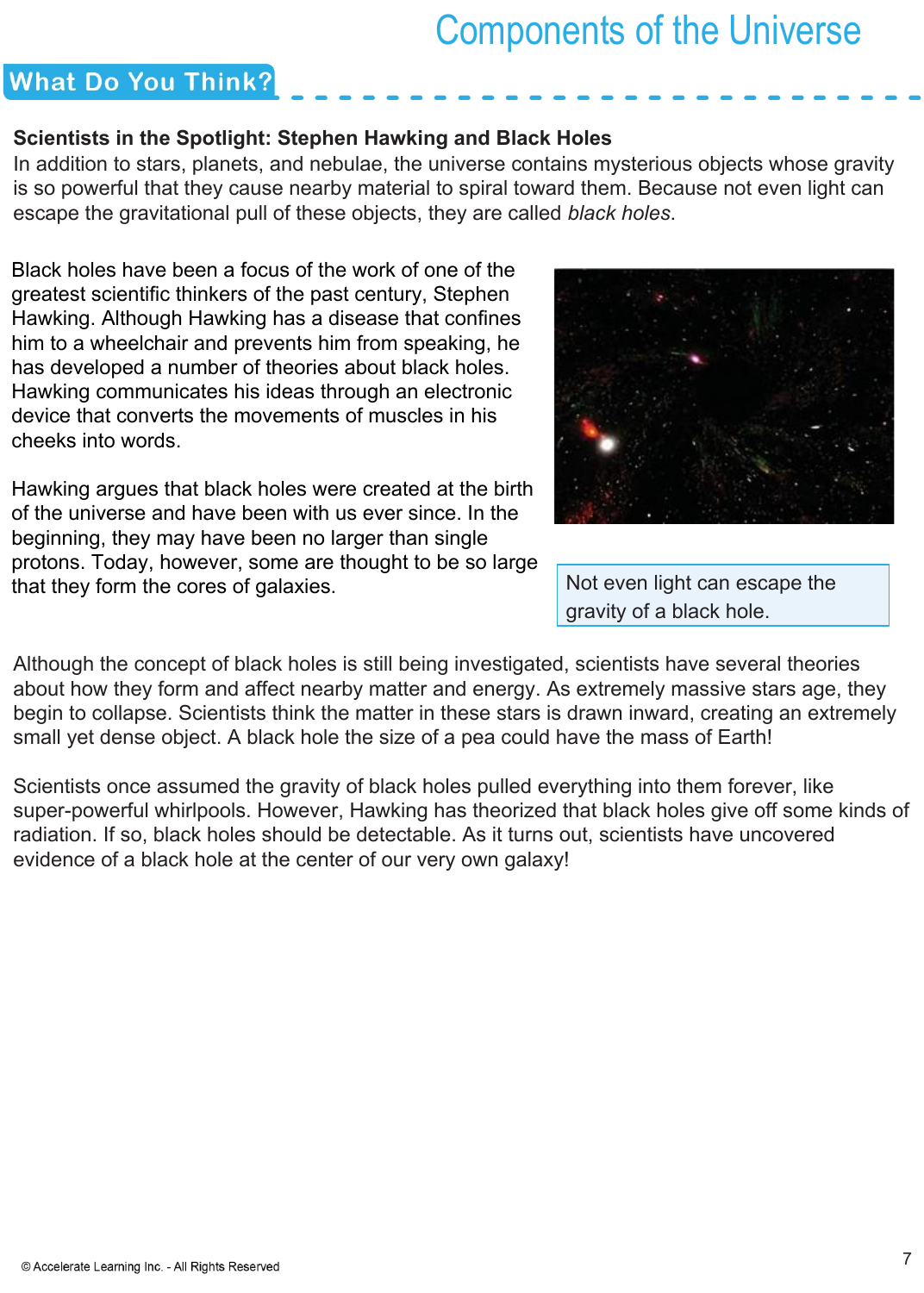**Try Now** 

#### **What do you know?**

#### **Part 1: Stars**

The following text describes four different stars. Using the Hertzsprung-Russell diagram from earlier in the companion, determine whether each star is a giant, supergiant, white dwarf, or main sequence star:

Star 1:

- Color: Red-orange
- Surface temperature: 4000 K
- Luminosity: approximately 100 times dimmer than Earth's Sun
- Where in its life cycle is this star?

Star 2:

- Color: Yellow
- Surface temperature: 5100 K
- Luminosity: approximately 75 times brighter than Earth's Sun
- Where in its life cycle is this star?

Star 3:

- Color: White
- Surface temperature: 9000 K
- Luminosity: more than 10,000 times brighter than Earth's Sun
- Where in its life cycle is this star?

Star 4:

- Color: Yellow
- Surface temperature: 6500 K
- Luminosity: approximately 1,000 times dimmer than Earth's Sun
- Where in its life cycle is this star?